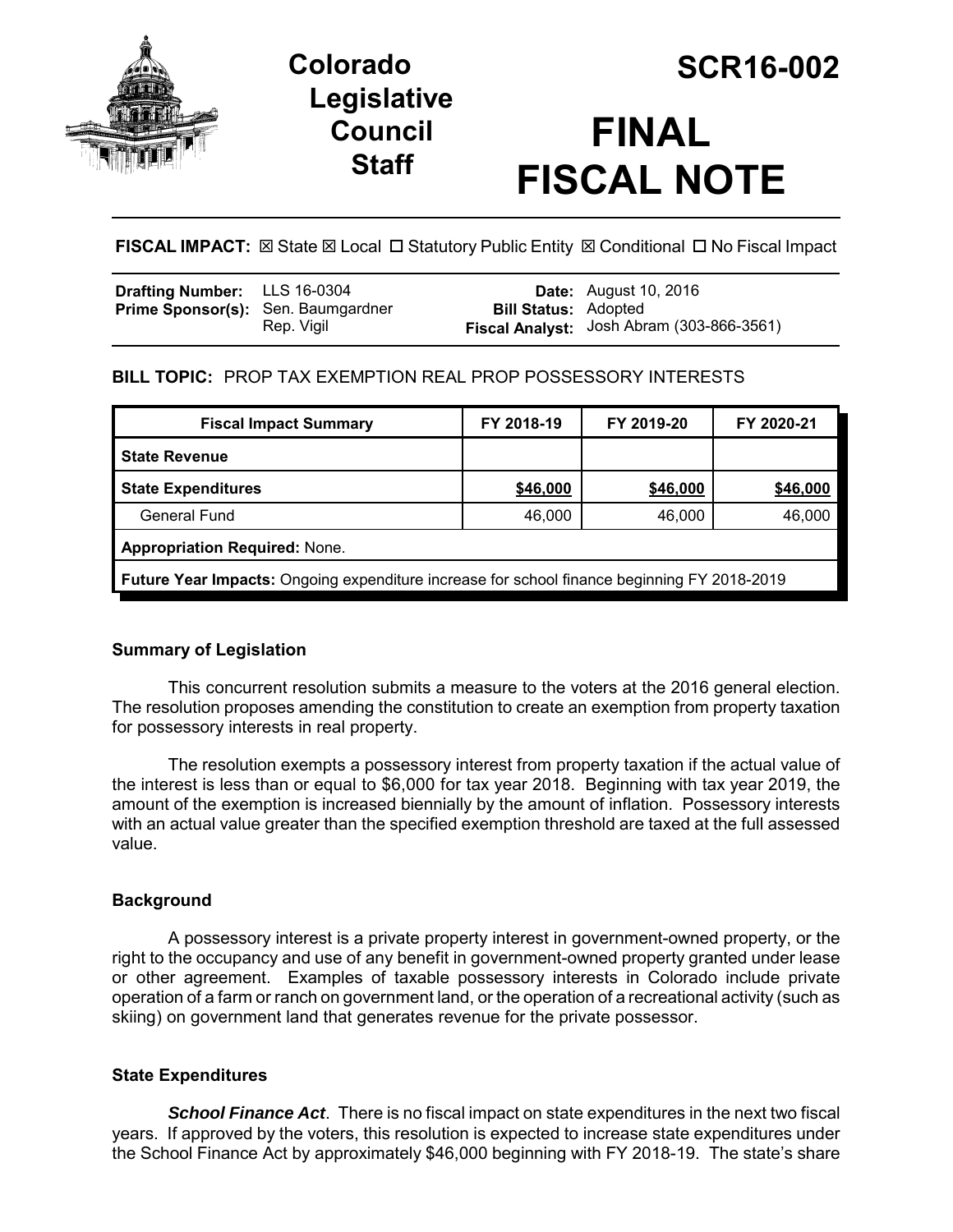of public school total program funding will increase by the amount of local school operating property taxes foregone due to the resolution's exemption for possessory interests equal to or less than \$6,000.

This fiscal note assumes an average school district mill levy for school finance of 20.6 mills, and that the General Assembly will not reduce total program funding under the School Finance Act by increasing the size of the negative factor in the affected fiscal years. Expenditures for School Finance are primarily from the General Fund and the State Education Fund.

*Election expenditure impact (existing appropriations).* The referred measure will appear before voters at the November 2016 general election. Although no additional appropriation is required in this bill to cover election costs associated with this ballot measure, certain election costs to the state are appropriated as part of the regular budget process. First, state law requires that the state reimburse counties for costs incurred conducting a ballot measure election, paid from the Department of State Cash Fund. Second, the text and title of the measure must be published in one legal newspaper per county and an analysis of the measure must be included in the Ballot Information Booklet (Blue Book) mailed to all registered voter households prior to the election paid from the Ballot Analysis Revolving Fund. As of this writing, there will be at least one citizen-initiated measure on the ballot at the 2016 election, which will trigger the ballot costs shown in Table 1 below for a single ballot measure. Costs in 2016 will increase by approximately \$100,000 per measure beyond this base amount for any additional referred or initiated measures placed on the ballot.

| Table 1. Projected Costs of a Single Statewide Ballot Measure Election in 2016 |             |  |  |  |
|--------------------------------------------------------------------------------|-------------|--|--|--|
| <b>Cost Component</b>                                                          | Amount      |  |  |  |
| <b>County Reimbursement for Statewide Ballot Measures</b>                      | \$2,400,000 |  |  |  |
| Ballot Information Booklet (Blue Book) & Newspaper Publication                 | \$670,000   |  |  |  |
| <b>TOTAL</b>                                                                   | \$3,070,000 |  |  |  |

#### **Local Government Impact**

If approved by the voters, local governments that are not at their revenue limit will lose property tax revenue because of the resolution's provision to provide an exemption for specific possessory interests in real property. Beginning in FY 2018-19, local governments statewide will forego approximately \$125,000 annually. Of this amount, school districts will forego approximately \$46,000 annually for school finance purposes.

For local governments that consistently reach their revenue limit due to high assessed value growth, the impact of the bill will be felt through smaller decreases in the mill levy. For these governments, a portion of the money that would have been received from possessory interests in real property will instead be spread out over the remaining tax bills in the form of higher mill levies than would have occurred otherwise. The fiscal note does not anticipate that the magnitude of the loss in nonresidential assessed value will trigger a reduction in the residential assessment rate.

In addition, minor cost savings will occur in some counties due to a lighter workload, as the number of possessory interest valuations would be reduced over time compared with the number currently being prepared. Counties will no longer have research expenses related to identifying and locating possessory interest holders, or for postage, notifications to tax payers, or various other administrative expenses to collect the tax.